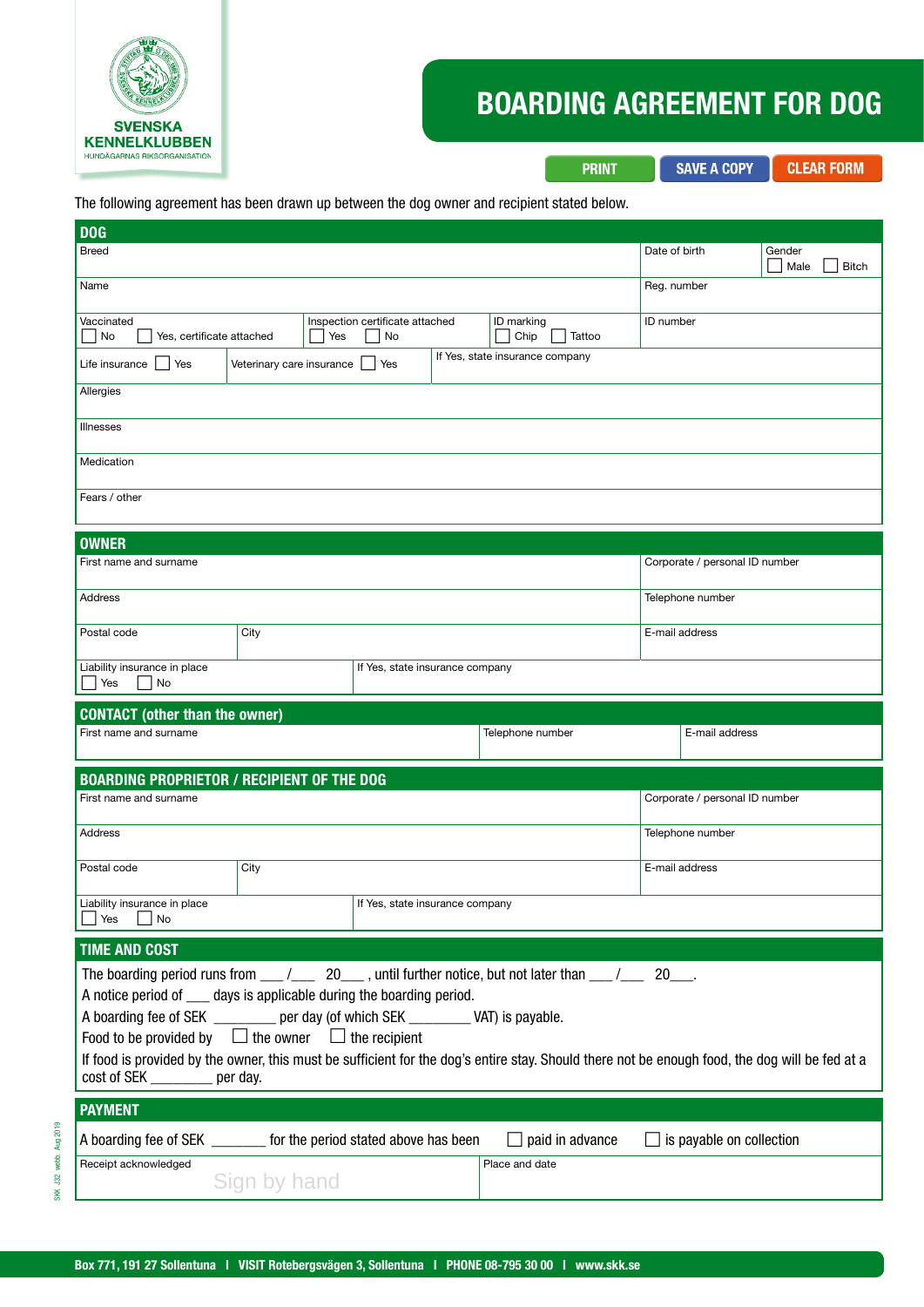

# BOARDING AGREEMENT FOR DOG

## **RESPONSIBILITIES**

The receiver is not responsible for illness or injury caused by fire, accident, or other means that the dog might suffer during the boarding period which are not covered by insurance. The dog owner is responsible for all veterinary expenses that are necessary during the boarding period unless the costs arise from the recipient's negligence or malicious intent.

If liability to a third party arises during the boarding period, the recipient shall be responsible for the costs incurred by the recipient's negligence or malicious intent.

## WRITTEN GUARANTEE

The owner/custodian of the dog subject to this boarding agreement certifies that the details provided above are correct and agrees to the stated boarding fee. The owner further undertakes to pay the fees incurred and any veterinary costs no later than the time of collection and agrees to provide the dog as security for these.

If the dog is not collected within three days after the agreed time, or on request, double the boarding fee will be payable. If the fee was SEK 0 during the agreed period, it will then be SEK per day.

If the dog is not collected within 14 days after a request has been sent to do so by registered post to the undersigned owner, the recipient is entitled to deal with the dog in the way that seems best for covering the boarding fees and other expenses incurred.

The recipient shall be absolved of liability for equipment/supplies etc. that accompanied the dog, provided that the recipient has not acted negligently or with malicious intent.

### **SIGNATURES**

The recipient has received the above-named dog on the date stated below and hereby undertakes to take the best possible care of it. Should the dog fall ill during the boarding period, the owner or contact person stated above will be notified and veterinary services used as appropriate at the owner's expense.

| <b>Place and date</b> | Place and date        |
|-----------------------|-----------------------|
| Owner's signature     | Recipient's signature |
| Sign by hand          | Sign by hand          |